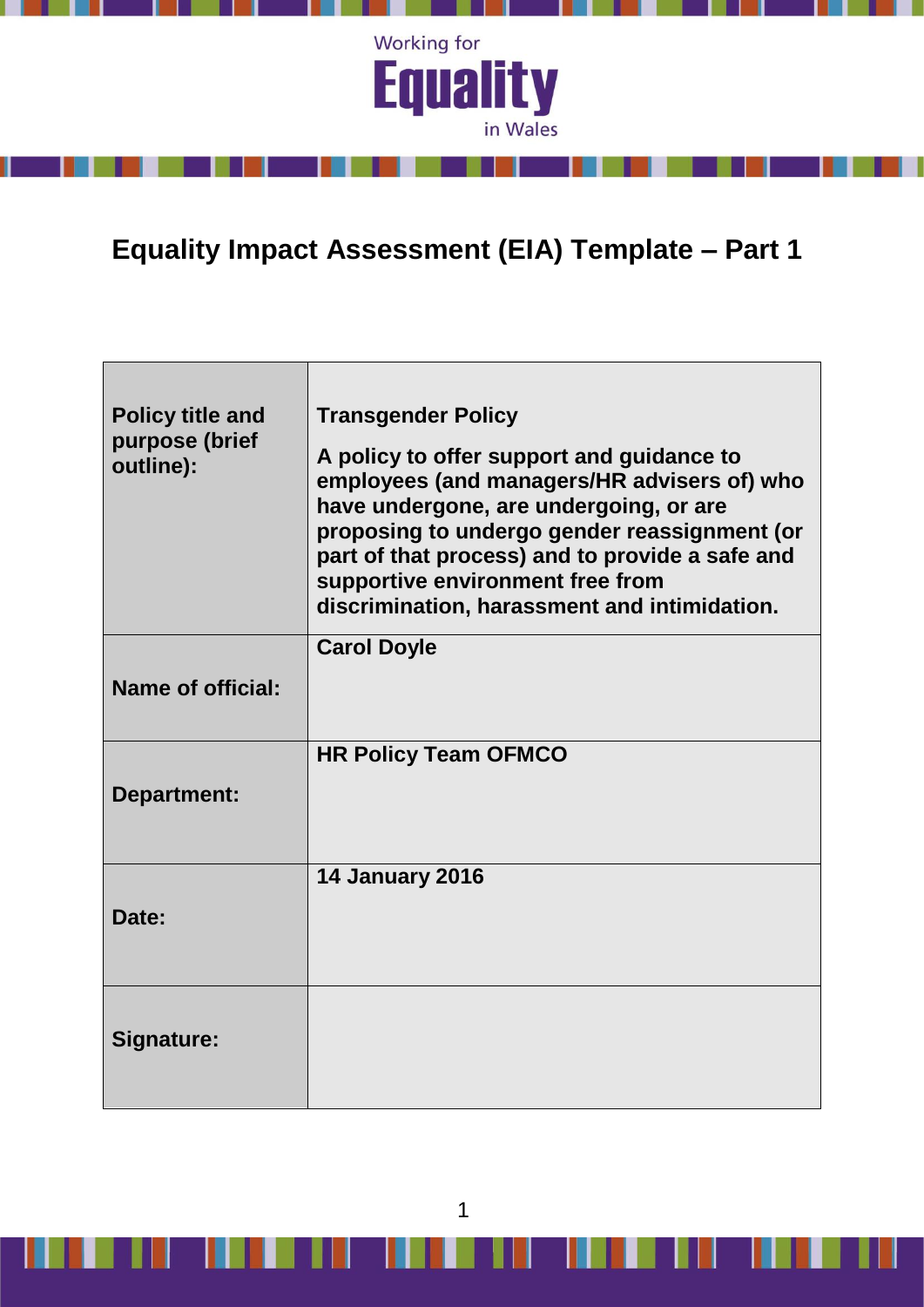**1. Please provide a brief description of the policy/decision.** 

 **For example what is the overall objective of the policy/decision, what are the stated aims (including who the intended beneficiaries are), a broad description of how this will be achieved, what the measure of success will be, and the time frame for achieving this?**

 This is a New Policy **-** The Welsh Government is committed to supporting employees who have undergone, are undergoing, or are proposing to undergo gender reassignment (or part of that process), and to providing a safe and supportive working environment free from discrimination, harassment, and intimidation. We are committed to ensuring that complaints of discrimination and harassment are dealt with quickly, effectively, and confidentially. This policy will ensure that the Welsh Government is supportive of equal opportunities and that all its staff are treated with dignity and respect.

The policy/guidance gives advice to managers on how to support and successfully manage the issues that may arise when a member of their team changes their gender. It also supports the employee who is changing gender to consider all the work related aspects of so doing and highlights the support that is available to them.

Transgender employees will benefit from the policy. The required outcomes are that – transgender staff are treated with respect when they undergo gender reassignment

- That managers have a guide and advisers on how to manage an employee who changes gender
- That all staff understand the legislation which protects transgendered people

It will be necessary to look at HR statistics and engage with HR Business Partners after a reasonable timeframe, say 12 months after publishing , to assess transgender staff numbers, level of impact of the policy, disciplinary cases arising from non-practice of the policy – eg discrimination, harassment, bullying, and decide whether additional training for managers and/or HR staff is required. At present there are 3 employees who have noted on U-access that their gender identity is different to that assigned at birth but other than that we have no meaningful data although I have requested data re grade, promotion, training, sickness absence for the 3 employees (anonymously which will be used as a benchmark going forward. I have included a note in this new policy to raise awareness of using U Access as individuals to record Diversity Data. The policy aim is to support and promote the WG's commitment to equality on the grounds of gender

 $\mathcal{P}$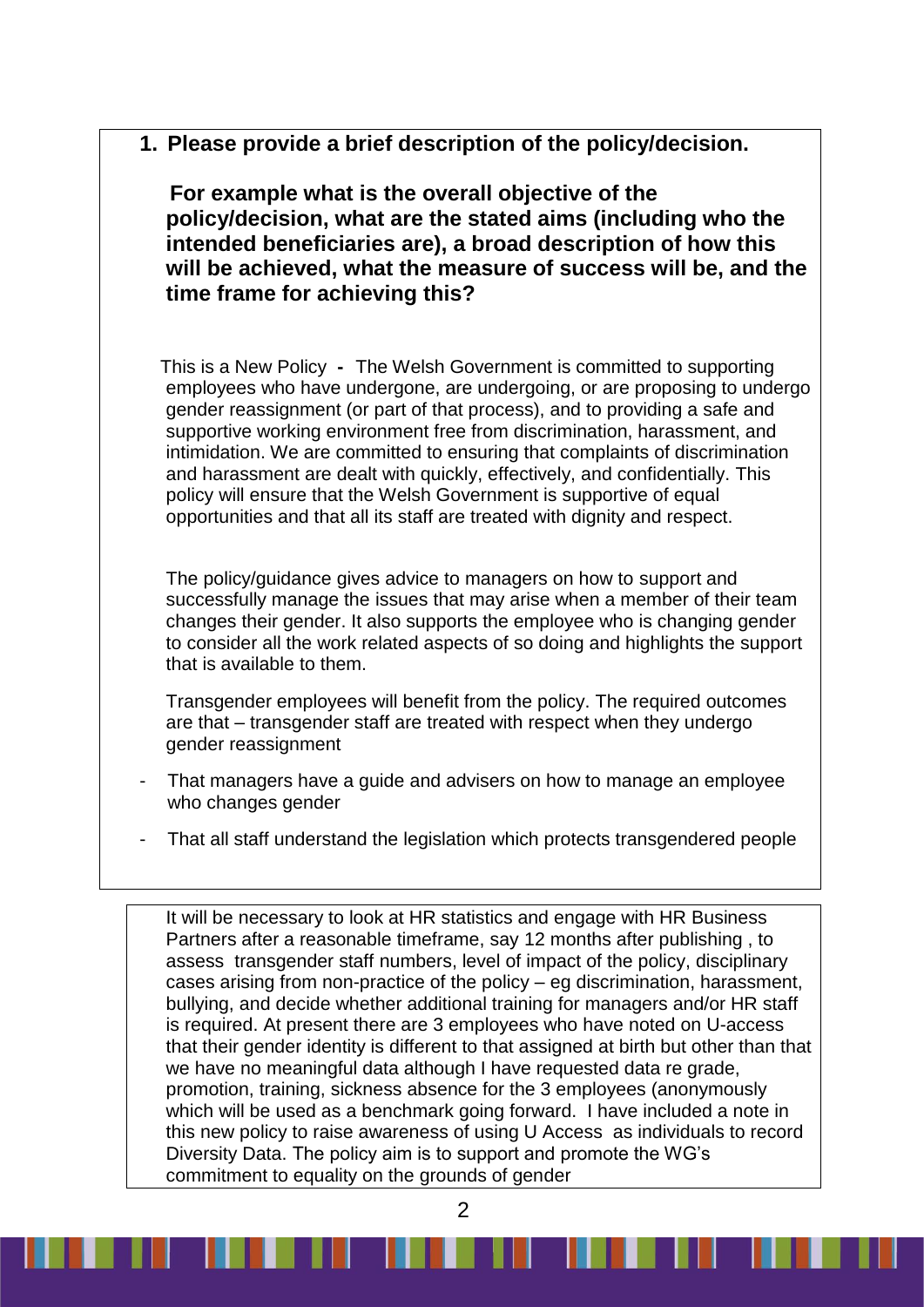**2. We have a legal duty to engage with people with protected characteristics under the Equality Act 2010 (please refer to Annex A of the EIA guidance) identified as being relevant to the policy. What steps have you taken to engage with stakeholders, both internally and externally?**

Full consultation internally with HR colleagues, our Equality Networks, and our TUS, and externally with A;Gender at Cabinet Office.

### **3. Your decisions must be based on robust evidence. What evidence base have you used? Please list the source of this evidence e.g. National Survey for Wales. Do you consider the evidence to be strong, satisfactory or weak and are there any gaps in evidence?**

The National Survey for Wales April 12 to March 15 indicates there is little data available on transgender people in Wales.

Anecdotal evidence suggests that the number of people being referred to gender identity clinics is increasing year on year. It is likely, given the numbers of staff in WG, that we will reflect general statistical trends so there is a clear need for this policy to ensure that our legal and social commitment to our staff is met.

[http://www.wales.nhs.uk/sites3/Documents/898/Specialies%20Services%20Policy%](http://www.wales.nhs.uk/sites3/Documents/898/Specialies%20Services%20Policy%20Gender%20Services%20CP21%20Approved%20120925.pdf) [20Gender%20Services%20CP21%20Approved%20120925.pdf](http://www.wales.nhs.uk/sites3/Documents/898/Specialies%20Services%20Policy%20Gender%20Services%20CP21%20Approved%20120925.pdf)

The latest NHS Wales report on Specialised Adult Gender Identity Services is not yet available. The link to the last one is above and it sets out all the details for assessment and referral to specialised clinics for all health boards in Wales - the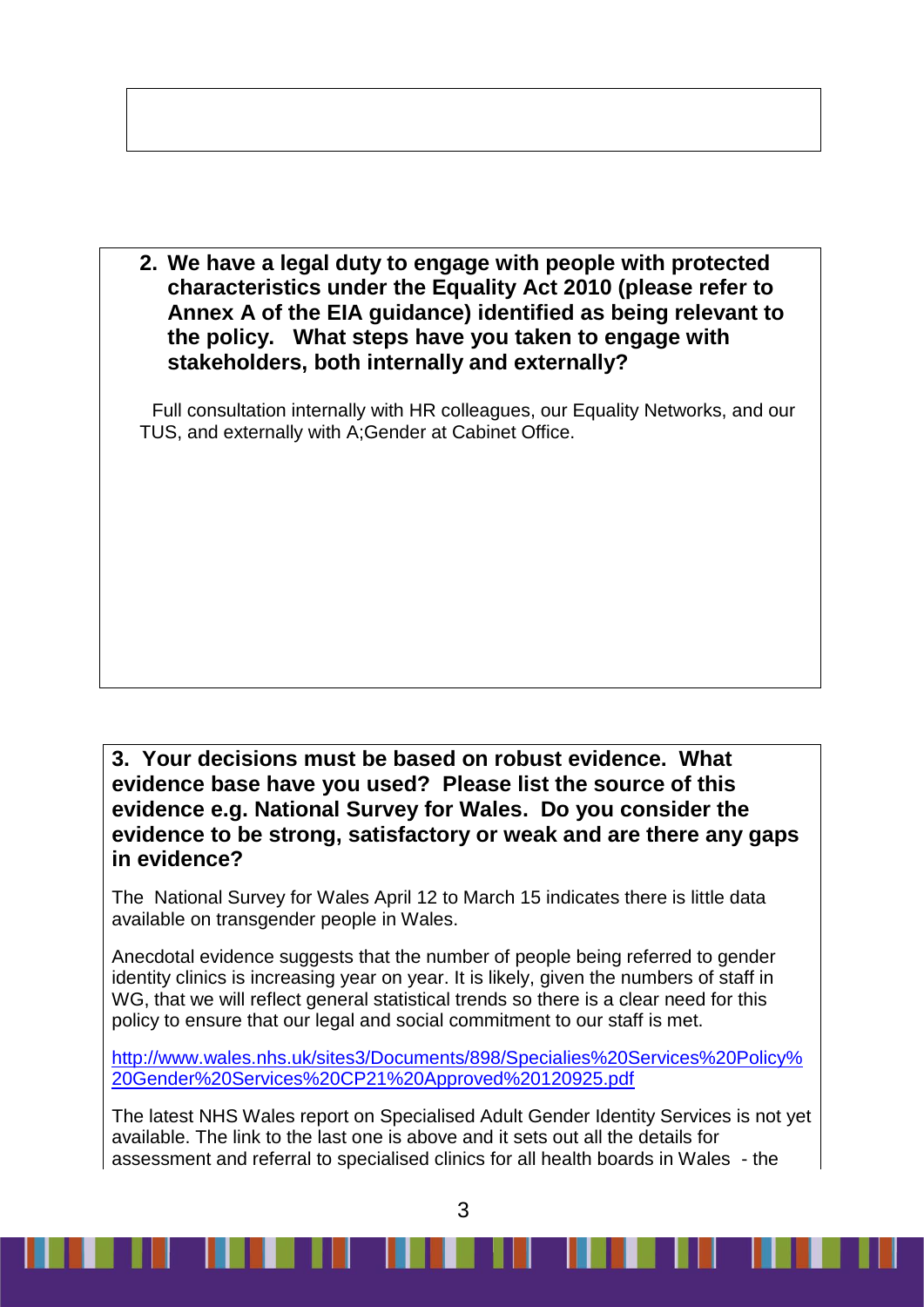very existence of this report indicating the need for such services in the general public and by default, some employees of the WG.

*It is important to note any opportunities you have identified that could advance or promote equality.*

### **Impact**

**Please complete the next section to show how this policy / decision / practice could have an impact (positive or negative) on the protected groups under the Equality Act 2010 (refer to the EIA guidance document for more information).**

**Lack of evidence is not a reason for** *not* **progressing to carrying out an EIA. Please highlight any gaps in evidence that you have identified and explain how/if you intend to fill these gaps.**

**4.1 Do you think this policy / decision / practice will have a positive or negative impact on people because of their age?**

| Age | <b>Positive</b> | <b>Negative</b> | None /<br><b>Negligible</b> | <b>Reasons for your</b><br>decision (including<br>evidence) / How |
|-----|-----------------|-----------------|-----------------------------|-------------------------------------------------------------------|
|-----|-----------------|-----------------|-----------------------------|-------------------------------------------------------------------|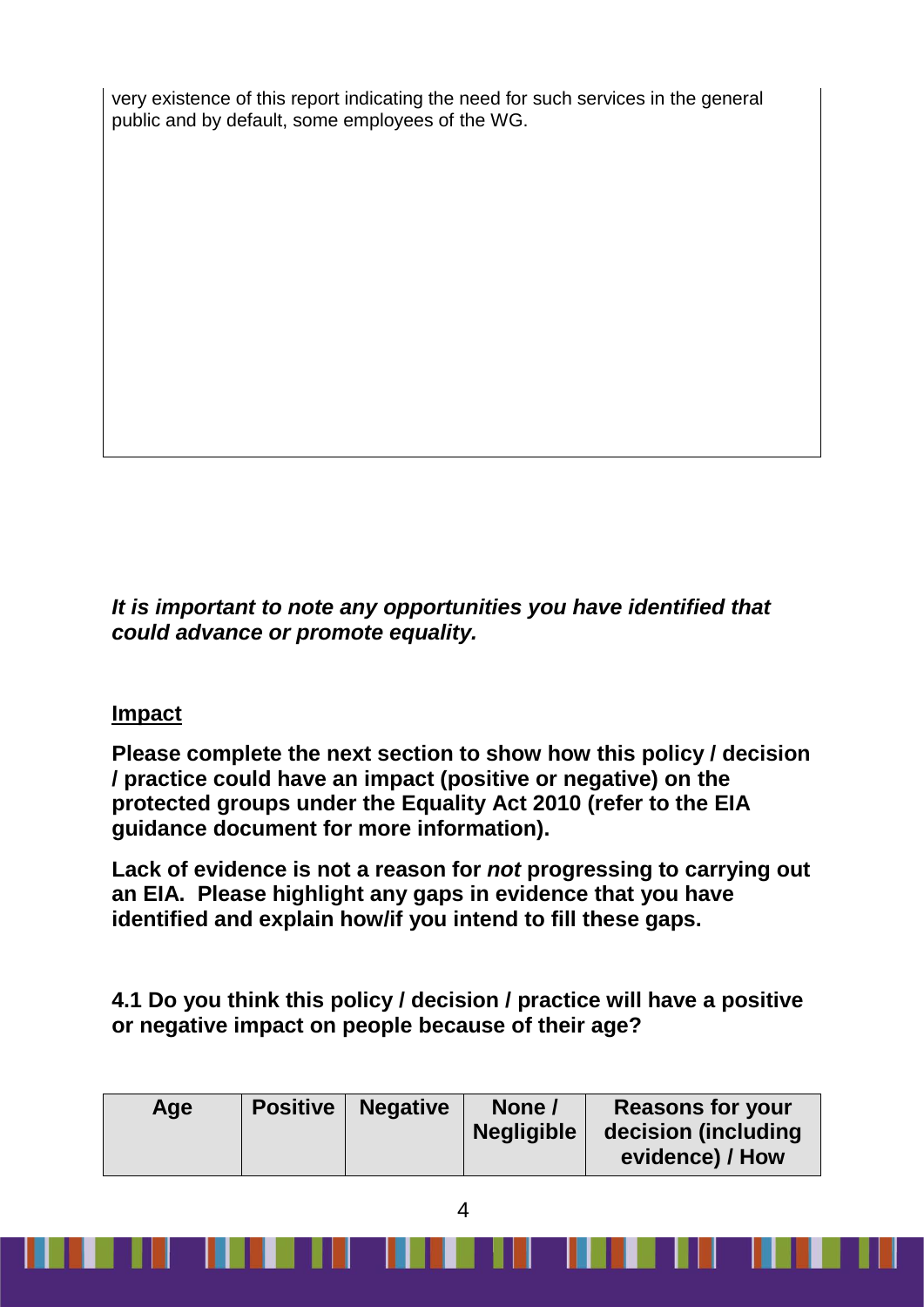|                                             |              |  | might it impact?                                                                          |
|---------------------------------------------|--------------|--|-------------------------------------------------------------------------------------------|
| Younger<br>people<br>(Children<br>and young | $\checkmark$ |  | <b>Educational and</b><br>informative for young<br>employees and<br>children of employees |
| people, up<br>to $18$ )                     |              |  |                                                                                           |
|                                             | $\checkmark$ |  |                                                                                           |
| People 18-<br>50                            | $\checkmark$ |  |                                                                                           |
| Older<br>people<br>$(50+)$                  | $\checkmark$ |  |                                                                                           |

## **4.2 Because they are disabled?**

Ш

| <b>Impairment</b>             | <b>Positive</b> | <b>Negative</b> | None /<br><b>Negligible</b> | <b>Reason for your</b><br>decision (including<br>evidence) / How<br>might it impact? |
|-------------------------------|-----------------|-----------------|-----------------------------|--------------------------------------------------------------------------------------|
| <b>Visual</b><br>impairment   | $\checkmark$    |                 |                             | As above                                                                             |
| Hearing<br>impairment         | $\checkmark$    |                 |                             |                                                                                      |
| <b>Physically</b><br>disabled | $\checkmark$    |                 |                             |                                                                                      |
| Learning<br>disability        | $\checkmark$    |                 |                             |                                                                                      |

5

<u> TIMERIN IN ITT</u>

H

J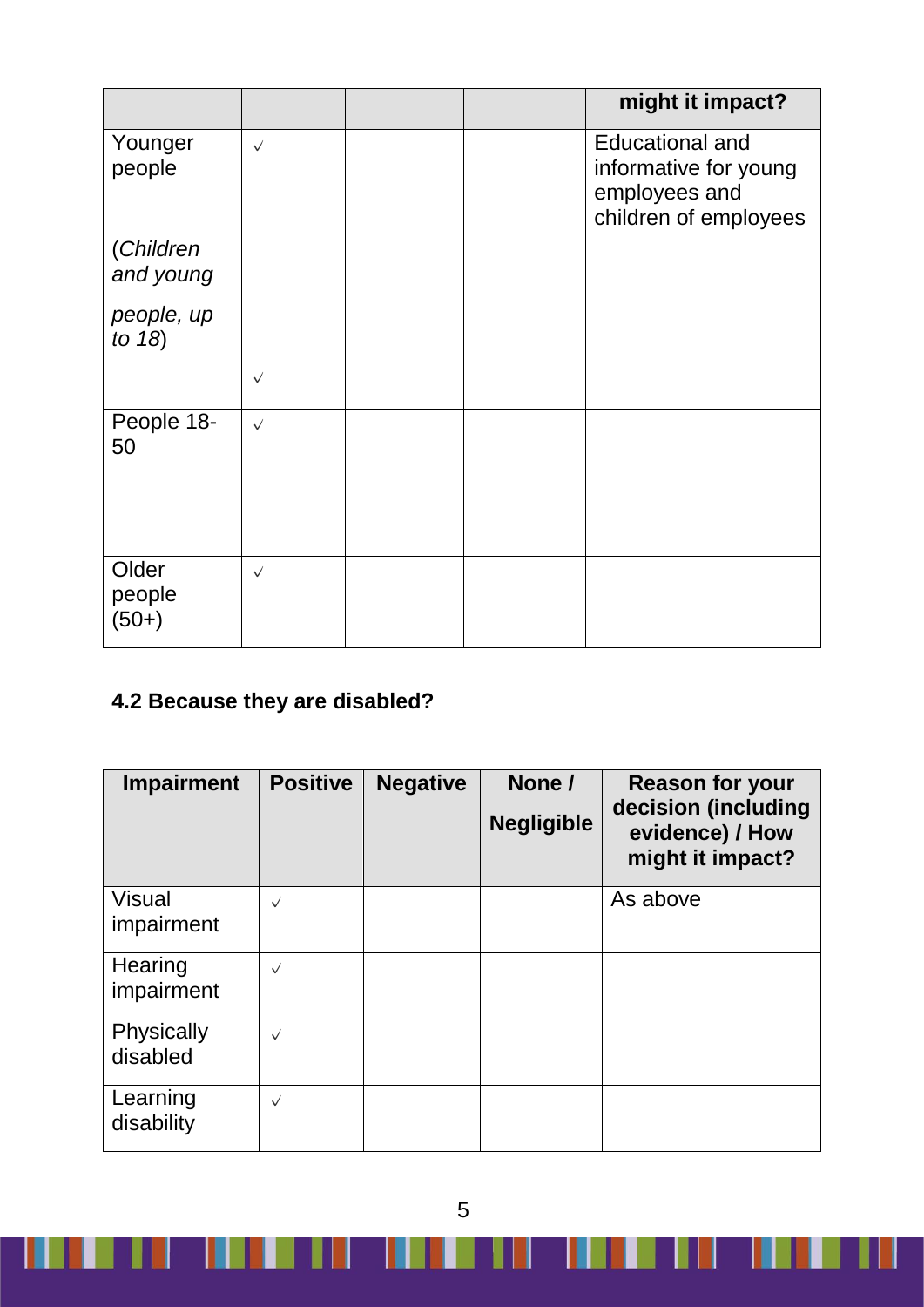| Mental health<br>problem       |  |  |
|--------------------------------|--|--|
| Other<br>impairments<br>issues |  |  |

# **4.3 Because of their gender (man or woman)?**

| <b>Gender</b> | <b>Positive</b> | <b>Negative</b> | None /<br><b>Negligible</b> | <b>Reason for your</b><br>decision (including<br>evidence)/How<br>might it impact? |
|---------------|-----------------|-----------------|-----------------------------|------------------------------------------------------------------------------------|
| Male          | $\checkmark$    |                 |                             | As above                                                                           |
| Female        | $\checkmark$    |                 |                             |                                                                                    |

## **4.4 Because they are transgender?**

<u>the India</u>

| <b>Transgender</b> | <b>Positive</b> | <b>Negative</b> | None /<br><b>Negligible</b> | <b>Reason for your</b><br>decision<br><i>(including)</i><br>evidence) / How<br>might it impact?                                           |
|--------------------|-----------------|-----------------|-----------------------------|-------------------------------------------------------------------------------------------------------------------------------------------|
|                    | $\checkmark$    |                 |                             | The policy is aimed<br>particularly at this<br>protected group and<br>aims to protect and<br>support transgender<br>staff in all respects |

6

U

u

**IN N** 

U

W

 $\Box$ 

an an I

Ш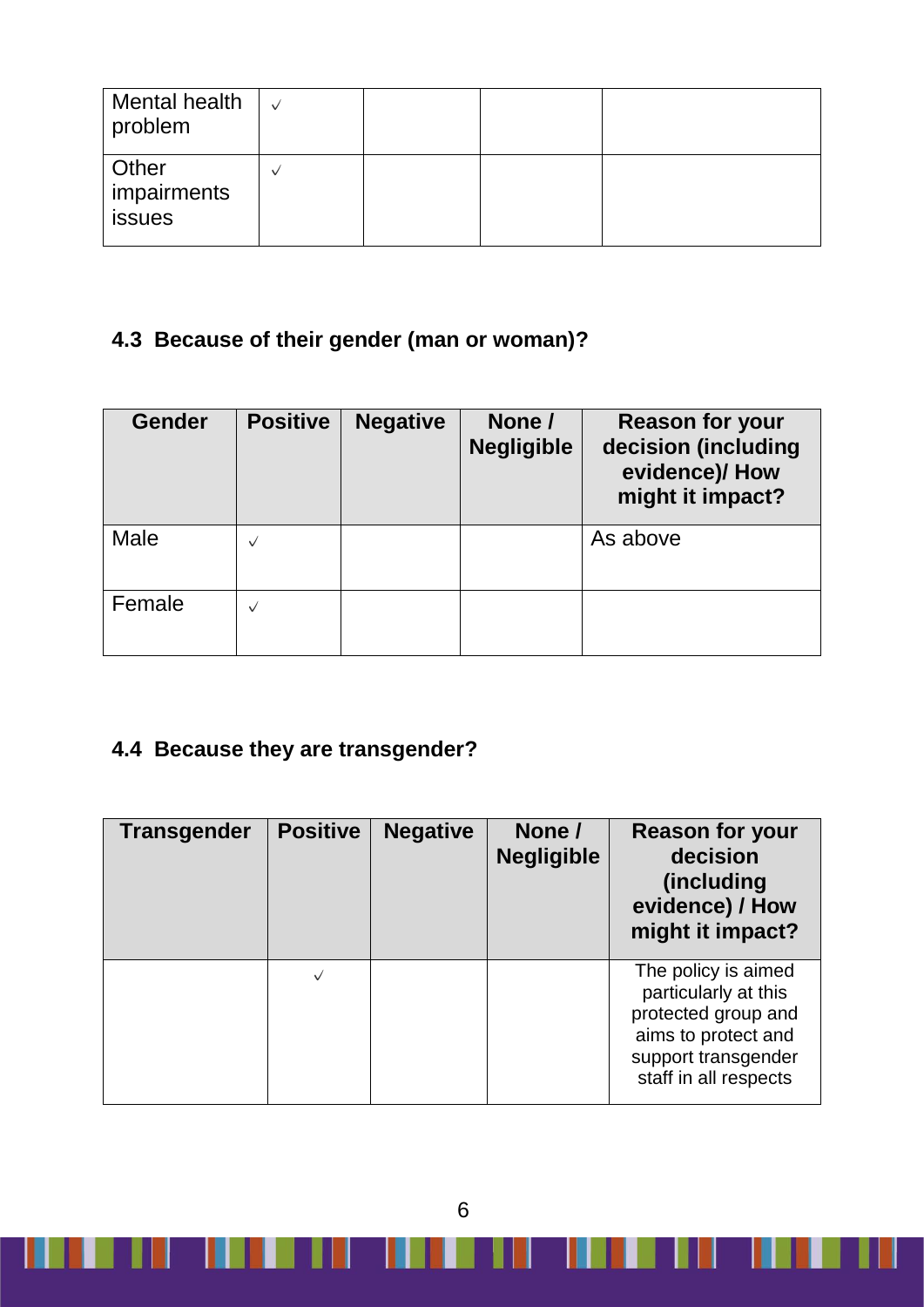## **4.5 Because of their marriage or civil partnership?**

| <b>Marriage and</b><br><b>Civil</b><br><b>Partnership</b> | <b>Positive</b> | <b>Negative</b> | None /<br><b>Negligible</b> | <b>Reason for your</b><br>decision (including<br>evidence)/How<br>might it impact?                                                                                                                                                                            |
|-----------------------------------------------------------|-----------------|-----------------|-----------------------------|---------------------------------------------------------------------------------------------------------------------------------------------------------------------------------------------------------------------------------------------------------------|
| Marriage                                                  | $\checkmark$    |                 |                             | This policy contains<br>guidance, definitions<br>and legal context in<br>relation to Transgender<br>issues in the workplace<br>and can only have a<br>positive effect<br>throughout our<br>workforce including<br>employees with<br>protected characteristics |
| Civil<br>Partnership                                      | $\checkmark$    |                 |                             |                                                                                                                                                                                                                                                               |

## **4.6 Because of their pregnancy or maternity?**

| <b>Pregnancy</b><br>and<br><b>Maternity</b> | <b>Positive</b> | <b>Negative</b> | None /<br><b>Negligible</b> | <b>Reason for your</b><br>decision (including<br>evidence) / How<br>might it impact? |
|---------------------------------------------|-----------------|-----------------|-----------------------------|--------------------------------------------------------------------------------------|
| Pregnancy                                   |                 |                 |                             | As above                                                                             |
| Maternity (the<br>period after              |                 |                 |                             |                                                                                      |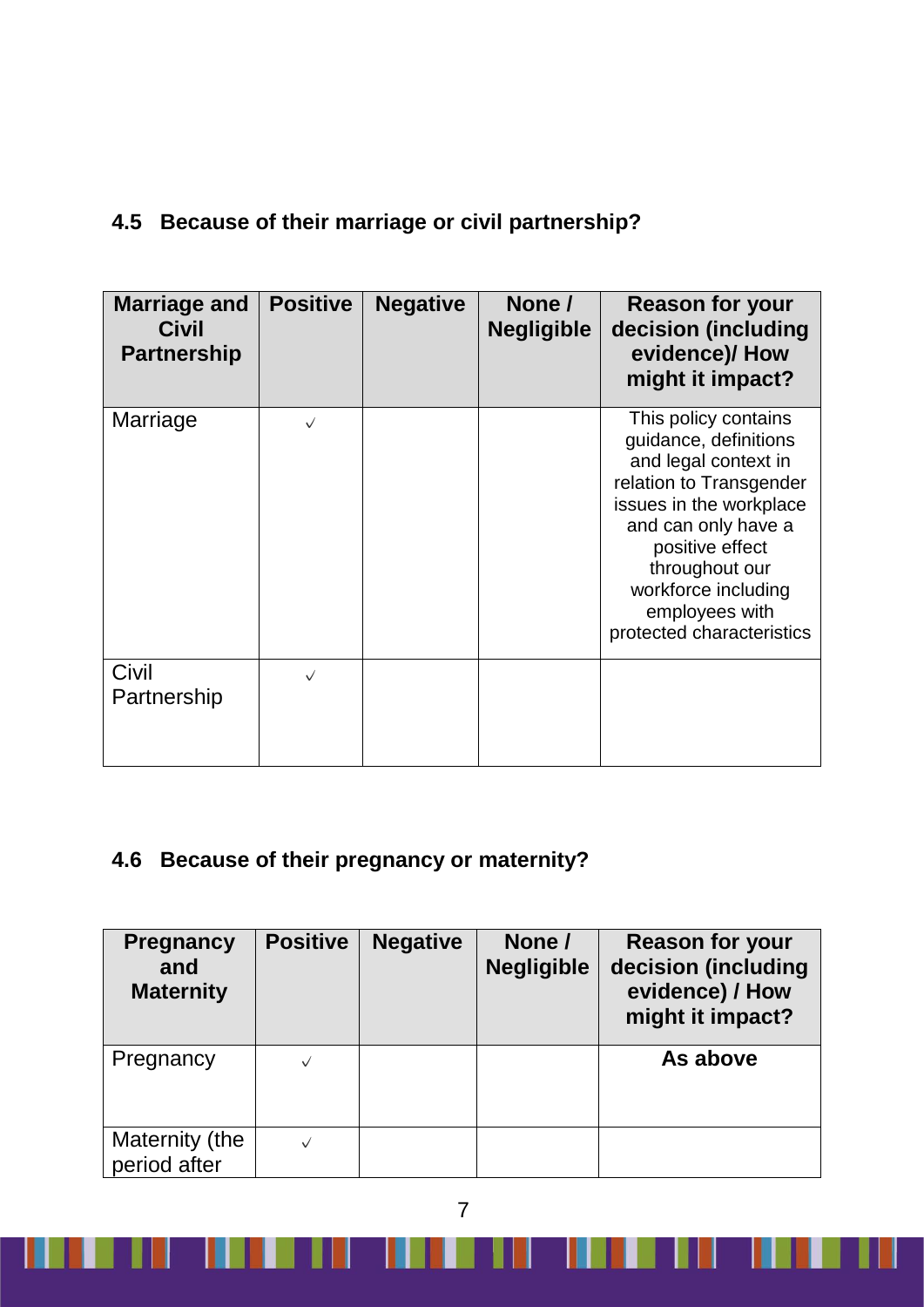| birth) |  |  |
|--------|--|--|
|        |  |  |

## **4.7 Because of their race?**

Ш

| <b>Race</b>                                               | <b>Positive</b> | <b>Negative</b> | None /<br><b>Negligible</b> | <b>Reason for your</b><br>decision (including<br>evidence) / How<br>might it impact?                                                                                                                                                                                                                                                                                                                                                    |
|-----------------------------------------------------------|-----------------|-----------------|-----------------------------|-----------------------------------------------------------------------------------------------------------------------------------------------------------------------------------------------------------------------------------------------------------------------------------------------------------------------------------------------------------------------------------------------------------------------------------------|
| <b>Ethnic</b><br>minority<br>people e.g.<br>Asian, Black, | $\checkmark$    |                 |                             | Individuals from some<br>cultures and religions<br>may have issues with<br>transgender issues<br>however within this<br>workplace the policy<br>and guidance will<br>apply to all our staff<br>and the implications<br>of not complying with<br>the policy and<br>guidance will apply<br>equally whilst not<br>disrespecting diverse<br>cultures and religions.<br>This applies<br>throughout the<br>following sections to<br>4.8 below |
| <b>National</b><br>Origin (e.g.<br>Welsh,                 | $\checkmark$    |                 |                             |                                                                                                                                                                                                                                                                                                                                                                                                                                         |

8

Ш

<u> 1999 - 1999 - 1999 - 1999 - 1999 - 1999 - 1999 - 1999 - 1999 - 1999 - 1999 - 1999 - 1999 - 1999 - 1999 - 1999 - 19</u>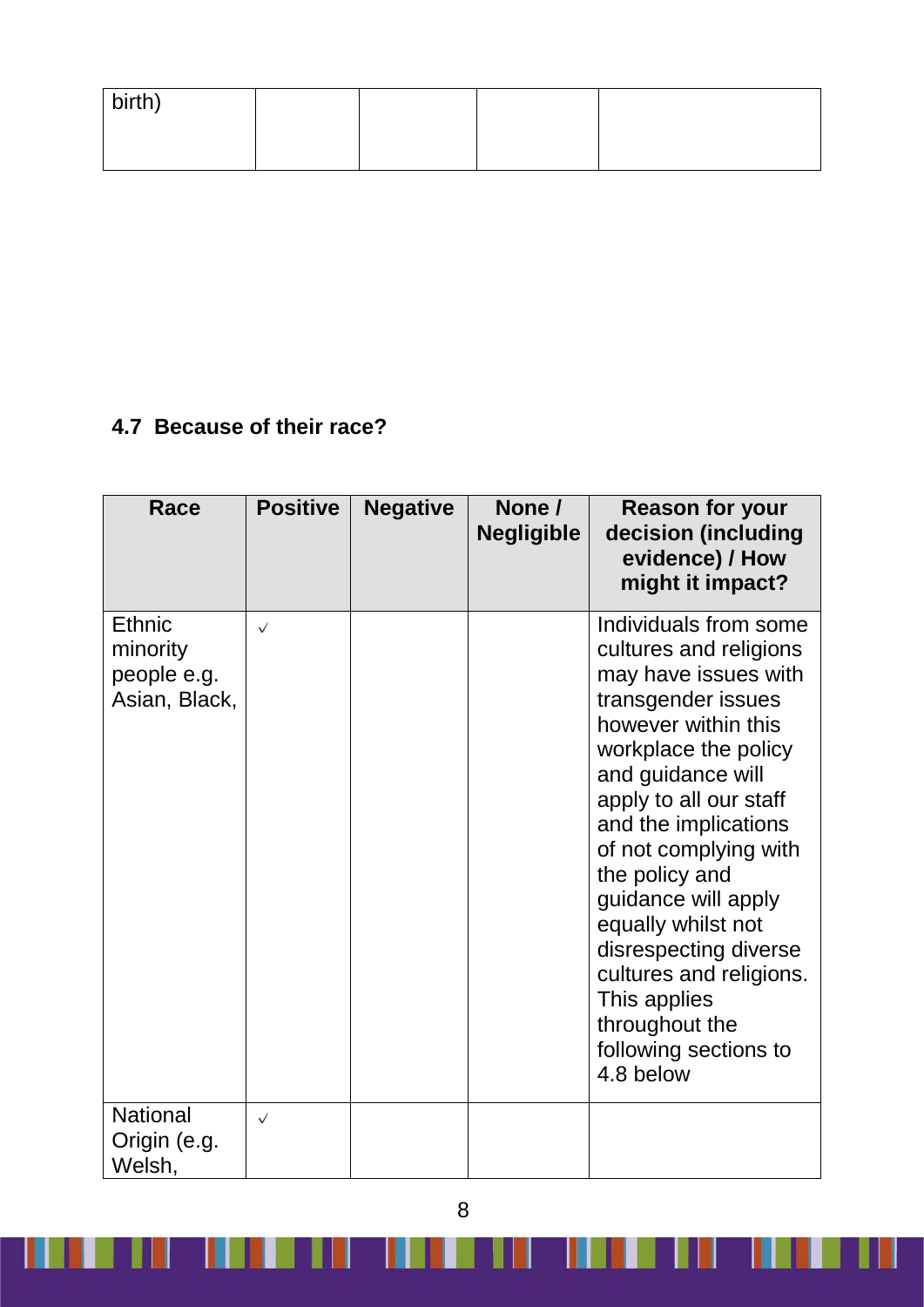| English)                                |              |  |  |
|-----------------------------------------|--------------|--|--|
| Asylum<br>Seeker and<br><b>Refugees</b> | $\checkmark$ |  |  |
| Gypsies and<br><b>Travellers</b>        | $\checkmark$ |  |  |
| <b>Migrants</b>                         | $\checkmark$ |  |  |
| <b>Others</b>                           | $\checkmark$ |  |  |

# **4.8 Because of their religion and belief or non-belief?**

| <b>Religion</b><br>and belief or<br>$non - belief$                                                                                                                   | <b>Positive</b> | <b>Negative</b> | None /<br><b>Negligible</b> | <b>Reason for your</b><br>decision (including<br>evidence)/ How<br>might it impact? |
|----------------------------------------------------------------------------------------------------------------------------------------------------------------------|-----------------|-----------------|-----------------------------|-------------------------------------------------------------------------------------|
| <b>Different</b><br>religious<br>groups<br>including<br>Muslims,<br>Jews,<br>Christians,<br>Sikhs,<br>Buddhists,<br>Hindus,<br><b>Others</b><br>(please)<br>specify) | $\sqrt{ }$      |                 |                             |                                                                                     |
| Belief e.g.<br><b>Humanists</b>                                                                                                                                      | $\checkmark$    |                 |                             |                                                                                     |
| Non-belief                                                                                                                                                           | $\checkmark$    |                 |                             |                                                                                     |

9

J

**THE SECTION** 

I

Ш

 $\blacksquare$ 

III II

ш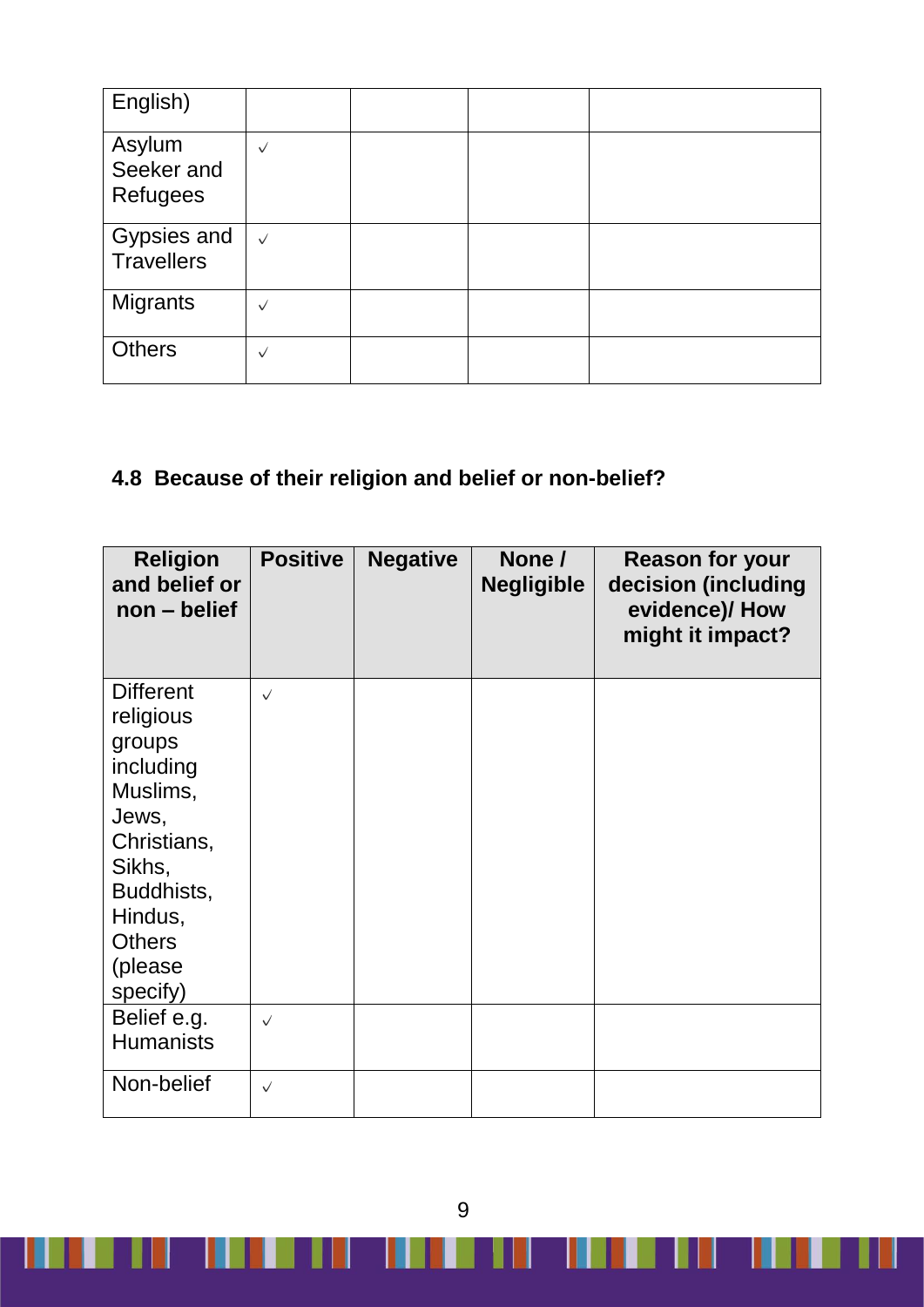### **4.9 Because of their sexual orientation?**

| <b>Sexua</b><br><b>Orient</b><br>ation | <b>Posi</b><br>tive | <b>Neg</b><br>ative | <b>None</b><br><b>Negli</b><br>gible | Reason for your decision (including<br>evidence)/ How might it impact?                                                                                                                                                                                                                                                                                                                                                                                                                                                                                                                   |
|----------------------------------------|---------------------|---------------------|--------------------------------------|------------------------------------------------------------------------------------------------------------------------------------------------------------------------------------------------------------------------------------------------------------------------------------------------------------------------------------------------------------------------------------------------------------------------------------------------------------------------------------------------------------------------------------------------------------------------------------------|
| Gay<br>men                             | $\checkmark$        |                     |                                      | The difference between gender identity<br>and sexual orientation and the distinct<br>issues which transgender people face is<br>not always fully understood. This policy will<br>be instrumental in educating all staff<br>including those with other protected<br>characteristics on the sensitivities and<br>issues facing trans people in our<br>workplace. Link to Stonewall's<br>'Campaigning together for Equality for LGB<br>and T equality is blow - and is a useful<br>reference document<br>http://www.stonewall.org.uk/sites/default/fil<br>es/trans_people_and_stonewall.pdf |
| Lesbia<br>ns                           | $\checkmark$        |                     |                                      | As above                                                                                                                                                                                                                                                                                                                                                                                                                                                                                                                                                                                 |
| Bi-<br>sexual                          | $\checkmark$        |                     |                                      | As above                                                                                                                                                                                                                                                                                                                                                                                                                                                                                                                                                                                 |

10

W

J

 $\blacksquare$ 

<u> 1919 - 1919 - 1911 - 1911 - 1911 - 1911 - 1911 - 1911 - 1911 - 1911 - 1911 - 1911 - 1911 - 1911 - 1911 - 19</u>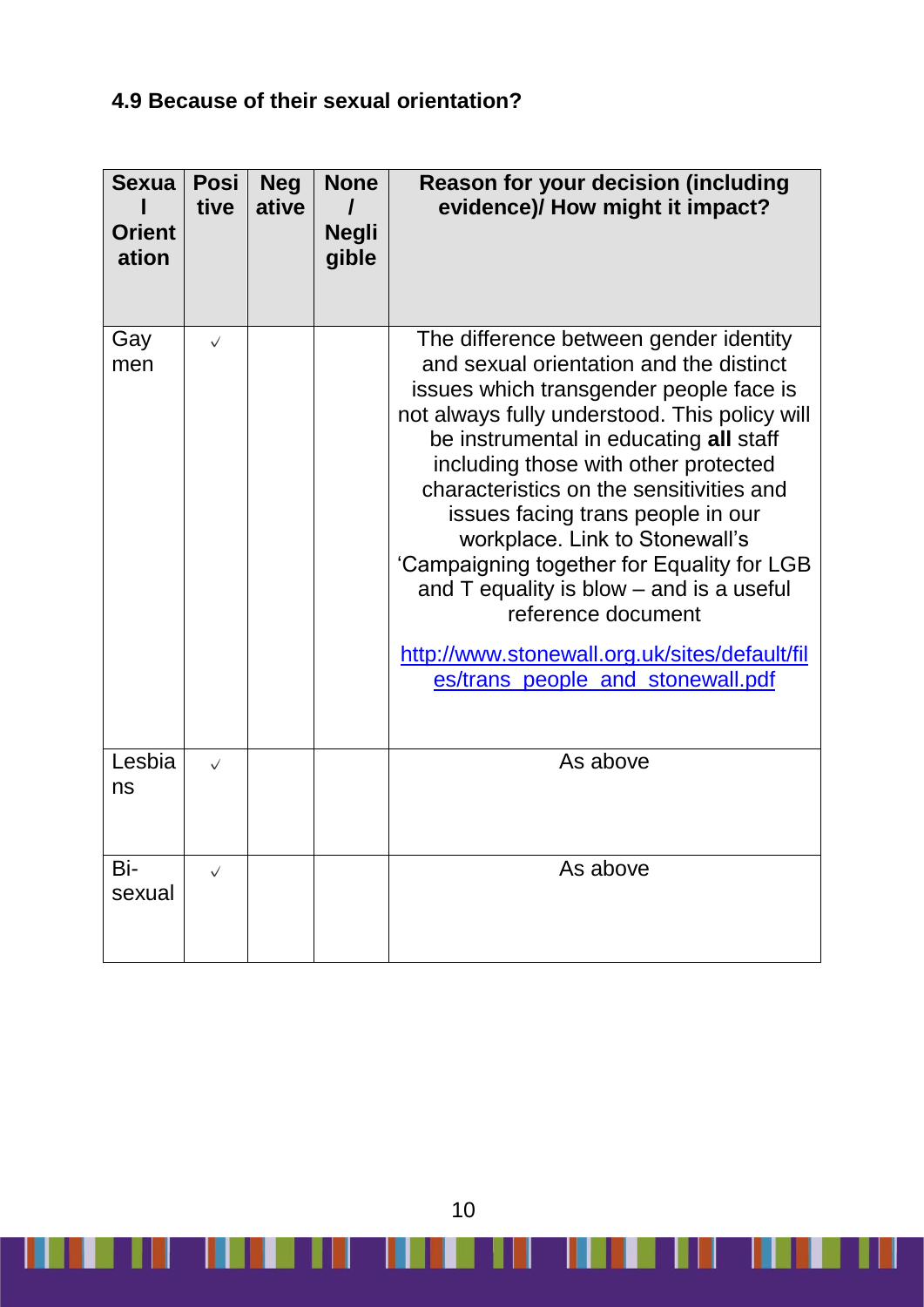#### **4.10 Do you think that this policy will have a positive or negative impact on people's human rights?** *Please refer to point 1.4 of the EIA Annex A - Guidance for further information about Human Rights.*

| <b>Huma</b><br>n<br><b>Rights</b>                                                                               | <b>Posi</b><br>tive | <b>Nega</b><br>tive | <b>None</b><br><b>Negli</b><br>gible | <b>Reason for your decision (including</b><br>evidence) / How might it impact?                                                                                                                                                                                                                                                                                                                                                                                                                                                                                                                                                                                                                                                                                                                                                                                                                                                 |
|-----------------------------------------------------------------------------------------------------------------|---------------------|---------------------|--------------------------------------|--------------------------------------------------------------------------------------------------------------------------------------------------------------------------------------------------------------------------------------------------------------------------------------------------------------------------------------------------------------------------------------------------------------------------------------------------------------------------------------------------------------------------------------------------------------------------------------------------------------------------------------------------------------------------------------------------------------------------------------------------------------------------------------------------------------------------------------------------------------------------------------------------------------------------------|
| Human<br><b>Rights</b><br>includi<br>ng<br>Human<br><b>Rights</b><br>Act<br>and<br><b>UN</b><br>Conve<br>ntions |                     |                     |                                      | Under article 3 of the Universal Declaration of<br>Human Rights, "everyone has the right to life,<br>liberty and the security of person". The Equality<br>Act came into force from October 2010<br>providing a modern, single legal framework with<br>clear, streamlined law to more effectively tackle<br>disadvantage and discrimination. The Equality<br>Act 2010 says that you must not be<br>discriminated against because you are<br>transsexual - that is your gender identity differs<br>from the gender assigned to you at birth.<br>This policy aims to ensure that the WG takes all<br>steps to ensure that Transgender people are<br>treated fairly and equally and supported as<br>much as is possible.<br><b>Useful Links:</b><br>http://www.equalityhumanrights.com/commissio<br>n-responds-new-report-transgender-equality<br>http://www.ohchr.org/Documents/Issues/Discrim<br>ination/A.HRC.19.41_English.pdf |

*If you have identified any impacts (other than negligible ones), positive or negative, on any group with protected characteristics, please complete Part 2.*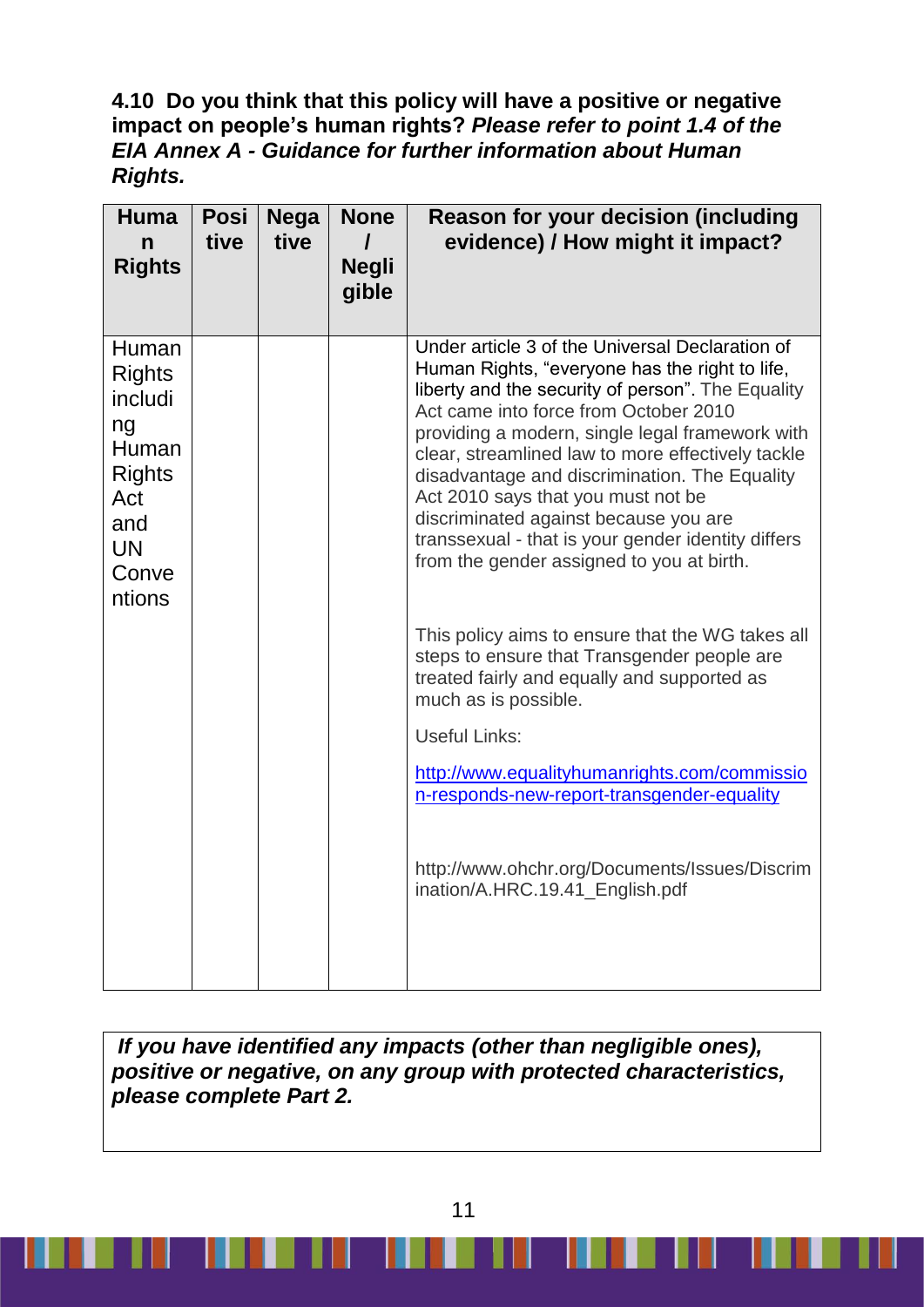*Only if there are no or negligible positive or negative impacts should you go straight to part 2 and sign off the EIA.*

**Equality Impact Assessment – Part 2**

**1. Building on the evidence you gathered and considered in Part 1, please consider the following:**

### **1.1 How could, or does, the policy help advance / promote equality of opportunity?**

For example, positive measures designed to address disadvantage and reach different communities or protected groups?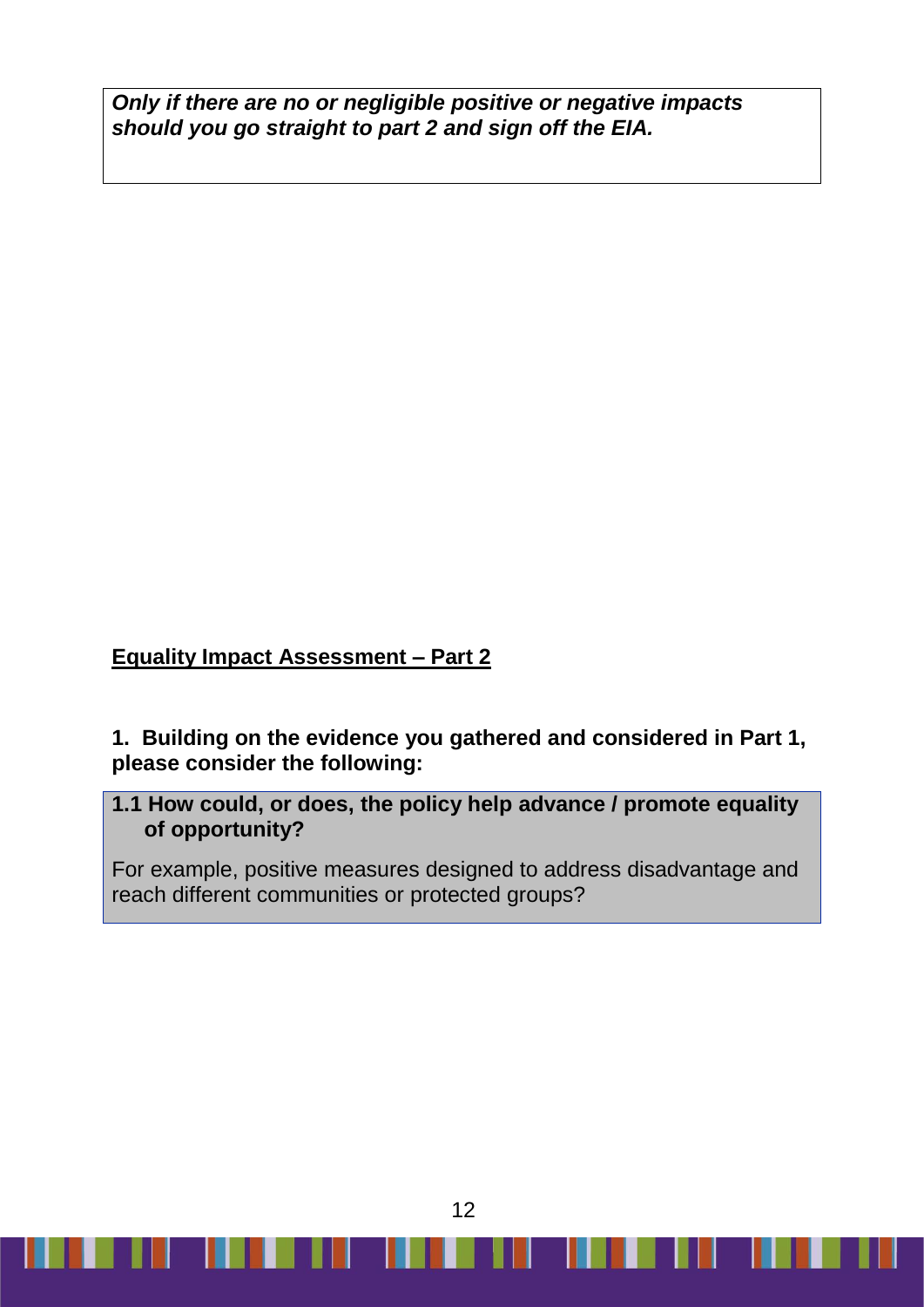| 1.2 How could / does the policy / decision help to eliminate unlawful |
|-----------------------------------------------------------------------|
| The policy is clear in its aims to prevent any discrimination of this |
| 1.3 How could/does the policy impact on advancing / promoting         |
| group, a group which has not always had fair treatment in society     |
|                                                                       |

**2. Strengthening the policy**

۰

- 181

 $\mathbf{I}$ 

U

III.

W

<u> Timbu k</u>

ш

 $\blacksquare$ 

**THE**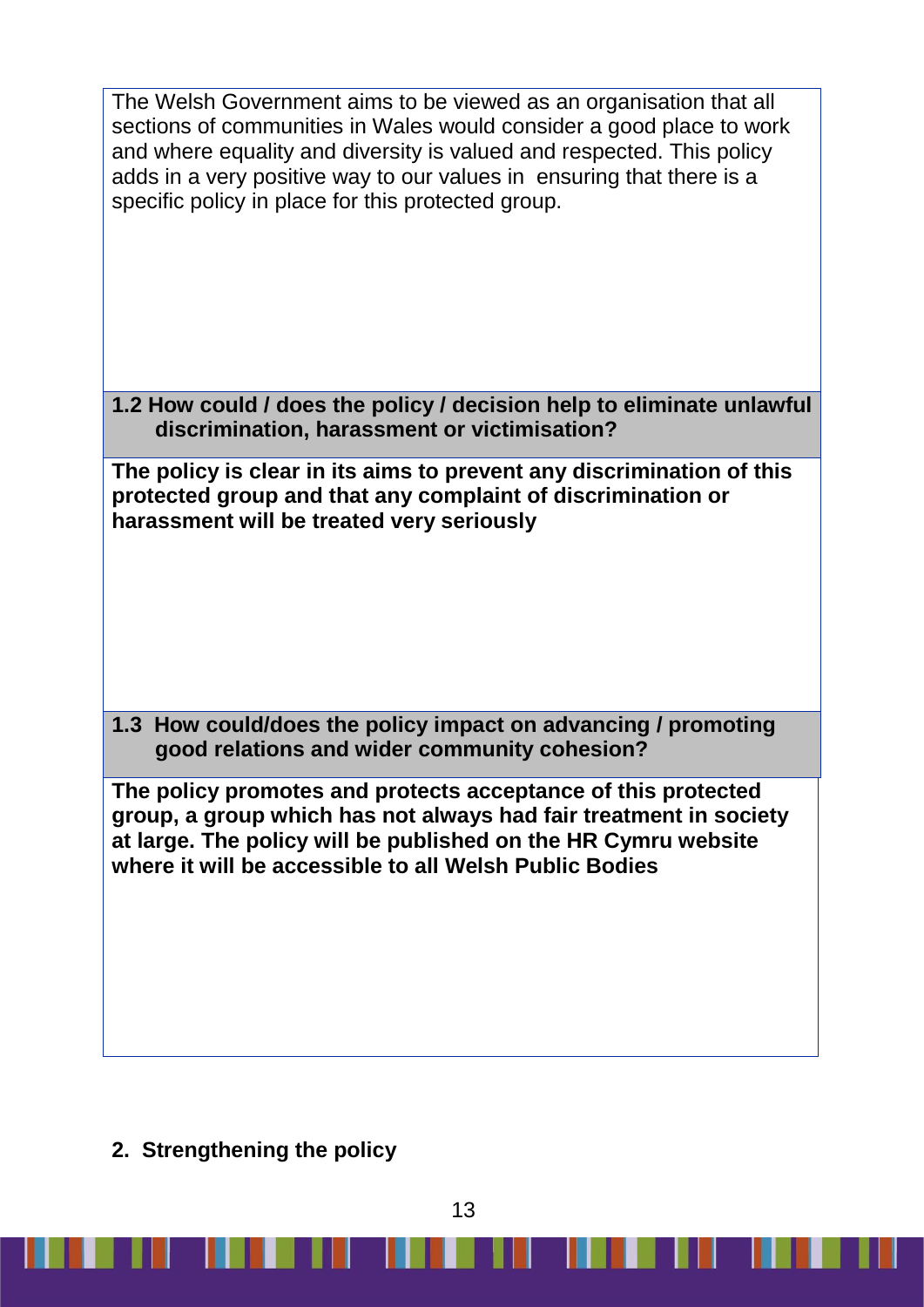**2.1 If the policy is likely to have a negative effect ('adverse impact') on any of the protected groups or good relations, what are the reasons for this?**

 **What practical changes/actions could help reduce or remove any negative impacts identified in Part 1?**

The policy will have a positive impact on all protected groups in that it is educational, informative and totally promotes equality of treatment. It is a given that some religious groups and some individuals with or without Equality Act Protected Characteristics could experience difficulty with the entire concept of transgenderism. There is no law or policy that can force one individual to truly accept another. The policy makes it clear that complaints of discrimination or harassment will be dealt with seriously and the policy engenders an acceptable level of tolerance

**2.2 If no action is to be taken to remove or mitigate negative / adverse impact, please justify why.**

**(Please remember that if you have identified unlawful discrimination (immediate or potential) as a result of the policy, the policy must be changed or revised.)**

As above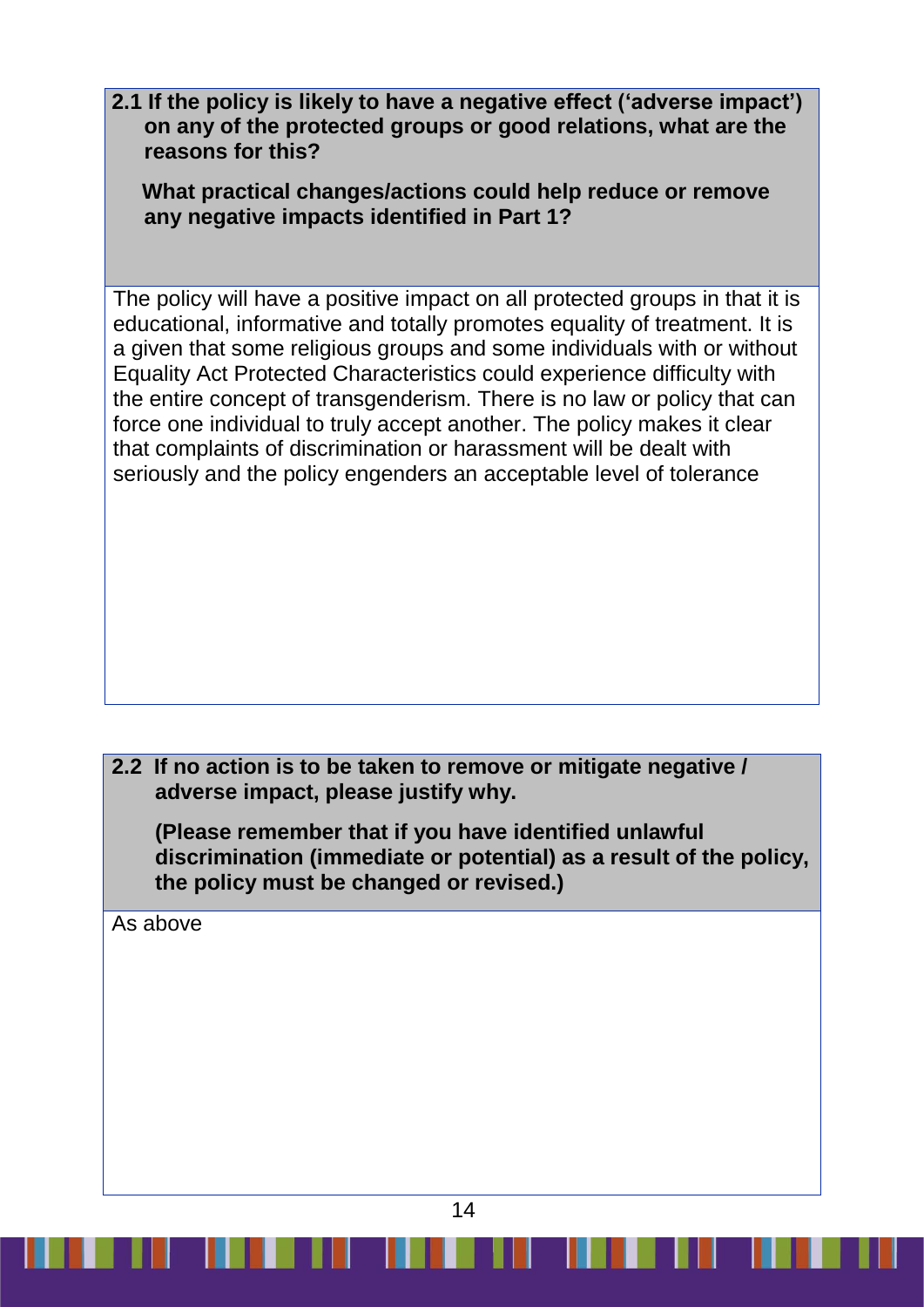### **3. Monitoring, evaluating and reviewing**

### **How will you monitor the impact and effectiveness of the policy?**

List details of any follow-up work that will be undertaken in relation to the policy (e.g. consultations, specific monitoring etc).

We will look at data in approximately 12 months and seek views from key stakeholders as to the effectiveness of the policy.

The results of all impact assessments where the impact is significant will be published on the Welsh Government's website.

### **No need to publish this EIA**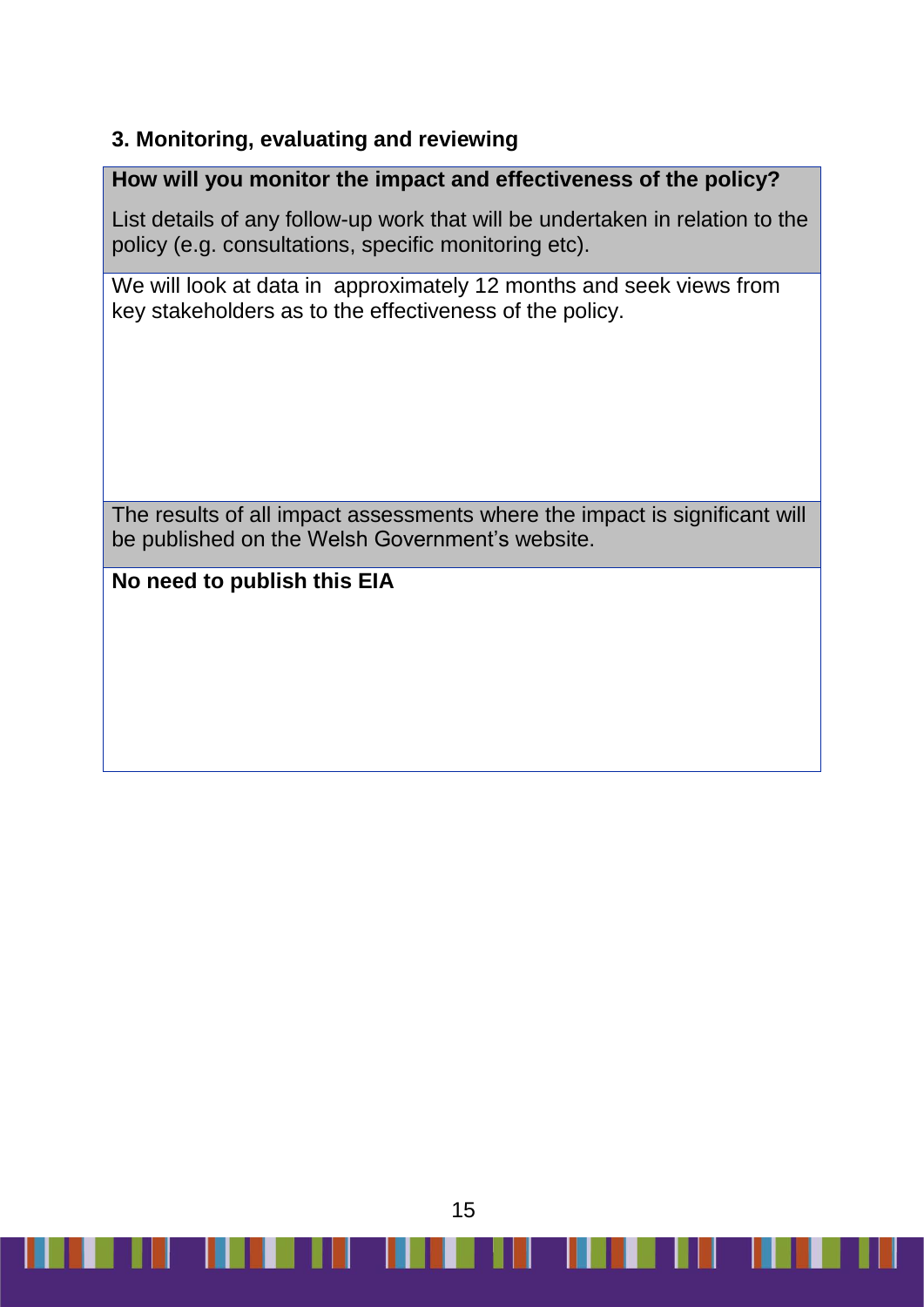### **4. Declaration**

**\*Please delete as appropriate:**

**The policy \*does / does not have a significant impact upon equality issues** 

| <b>Official completing the EIA</b>                                          |
|-----------------------------------------------------------------------------|
|                                                                             |
| Name: Carol Doyle                                                           |
|                                                                             |
| Department: HR Policy Team, OFMCO, Welsh Government                         |
|                                                                             |
| Date: 14 January 2016                                                       |
|                                                                             |
| Signature:                                                                  |
|                                                                             |
| <b>Head of Division (Sign-off)</b>                                          |
| Name: James Owen                                                            |
|                                                                             |
| Job title and department: Deputy Director, HR Expert Services and<br>People |
|                                                                             |
| Date:                                                                       |
|                                                                             |
| Signature:                                                                  |
|                                                                             |

16

. . . . . . . . .